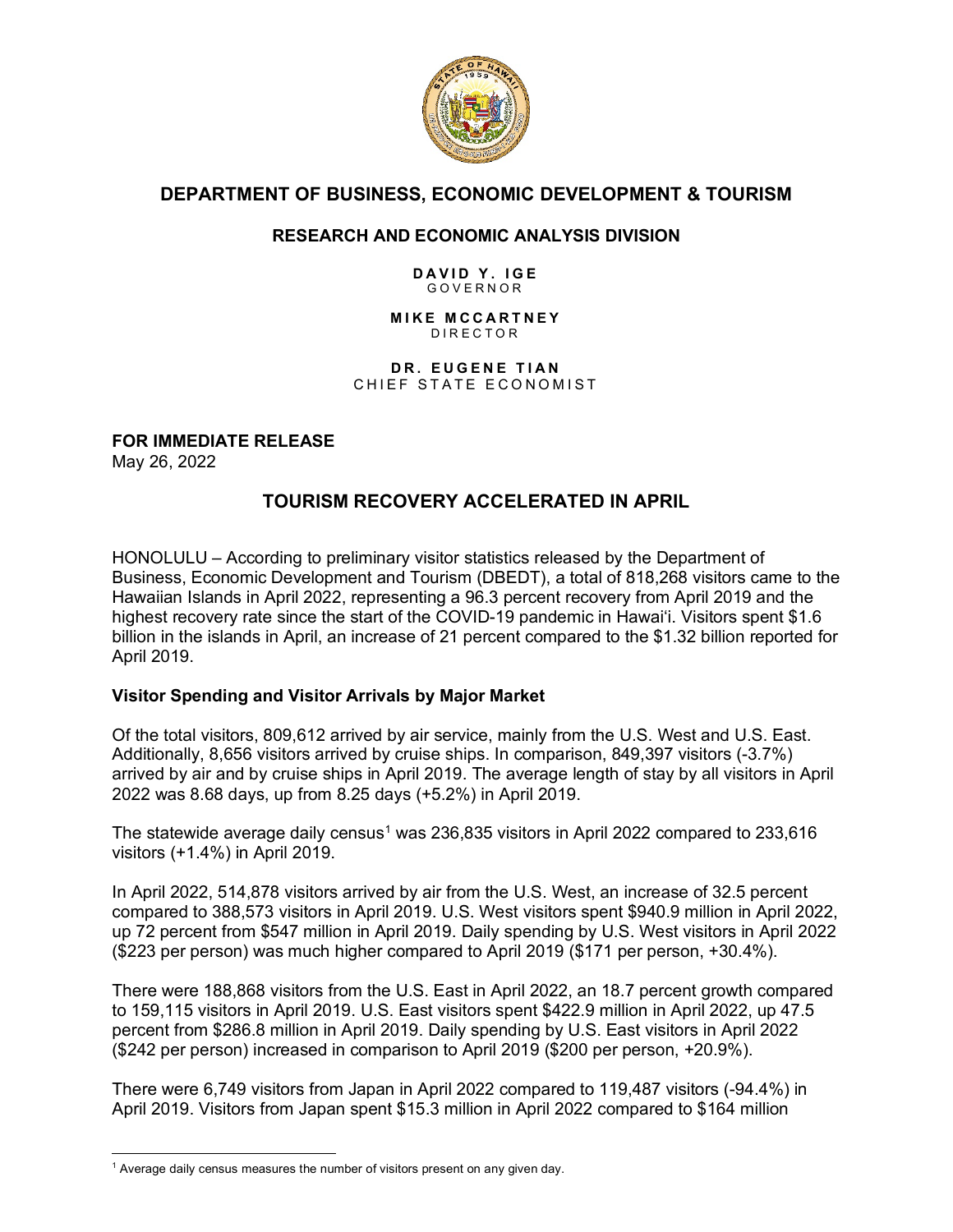(-90.7%) in April 2019. Daily spending by Japanese visitors in April 2022 (\$231 per person) decreased compared to April 2019 (\$234 per person, -1.3%).

In April 2022, 43,107 visitors arrived from Canada compared to 56,749 visitors (-24%) in April 2019. Visitors from Canada spent \$88.8 million in April 2022, compared to \$100.2 million (-11.3%) in April 2019. Daily spending by Canadian visitors in April 2022 (\$182 per person) increased compared to April 2019 (\$154 per person, +18.1%).

There were 56,010 visitors from All Other International Markets in April 2022. These visitors were from Oceania, Europe, Other Asia, Latin America, Guam, Philippines, and the Pacific Islands. In comparison, there were 100,686 visitors (-44.4%) from All Other International Markets in April 2019.

In April 2022, a total of 5,171 trans-Pacific flights with 1,085,948 seats serviced the Hawaiian Islands, compared to 5,031 flights with 1,112,200 seats in April 2019.

Through the first four months of 2022, total visitor spending was \$5.83 billion, up slightly (+0.3%) from \$5.81 billion in the first four months of 2019. A total of 2,812,030 visitors arrived in the first four months of 2022 which was a decrease compared to the first four months of 2019 at 3,376,675 visitors (-16.7%).

#### **Other Highlights**

**U.S. West:** In April 2022, 427,344 visitors arrived from the Pacific region and 87,346 visitors came from the Mountain region. Most of the U.S. West visitors in April 2022 had visited Hawai'i before (80.4%) while 19.6 percent were first-time visitors. In terms of accommodations, 53.8 percent of the U.S. West visitors in April 2022 stayed in hotels, 18.4 percent stayed in condominiums, 11.9 percent stayed in rental homes, 10.3 percent stayed with friends and relatives, and 9.4 percent stayed in timeshares.

Through the first four months of 2022 there were 1,670,887 visitors from the U.S. West compared to 1,417,512 visitors (+17.9%) in the first four months of 2019.

U.S. West visitors spent \$3.18 billion in the first four months of 2022 compared to \$2.18 billion (+45.8%) in the first four months of 2019.

The average daily visitor spending in the first four months of 2022 was \$221 per person, up significantly from \$177 per person (+24.8%) in the first four months of 2019. Lodging, food and beverage, transportation, shopping, and entertainment and recreation expenses by U.S. West visitors were all higher compared to the first four months of 2019.

**U.S. East:** Of the 188,868 U.S. East visitors in April 2022, the majority were from the South Atlantic (49,547 visitors), East North Central (33,800 visitors), Mid Atlantic (32,919 visitors) and West South Central (29,708 visitors) regions. Over half of U.S. East visitors in April 2022 were repeat visitors (55.2%) while 44.8 percent were first-time visitors to Hawai'i. In terms of lodging, 61.4 percent of the U.S. East visitors in April 2022 stayed in hotels, 13.3 percent stayed in condominiums, 11.5 percent stayed with friends and relatives, 11.1 percent stayed in rental homes, and 8 percent stayed in timeshares.

Through the first four months of 2022, 792,876 visitors arrived from the U.S. East, compared to 746,793 visitors (+6.2%) in the first four months of 2019. U.S. East visitors spent \$1.9 billion in the first four months of 2022 compared to \$1.53 billion (+24.3%) in the first four months of 2019.

Daily visitor spending in the first four months of 2022 rose to \$239 per person compared to \$207 per person (+15.1%) in the first four months of 2019. Spending on lodging, food and beverage,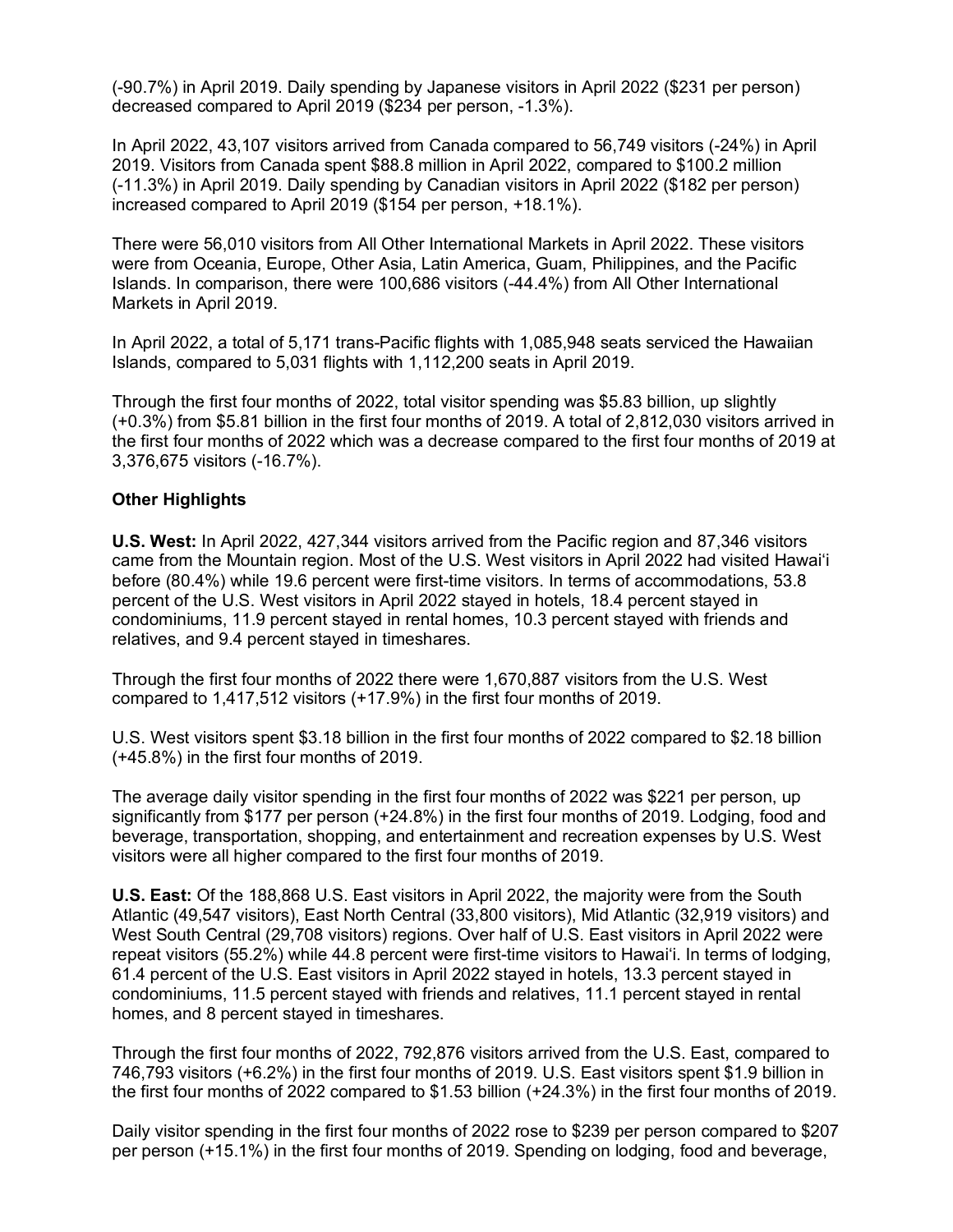transportation, shopping, and entertainment and recreation all increased compared to the first four months of 2019.

**Japan:** Of the 6,749 visitors in April 2022, 6,323 arrived on international flights and 426 came on domestic flights. Most of the Japanese visitors in April 2022 were repeat visitors (85.6%) while 14.4 percent were first-time visitors to the islands. In terms of lodging, 58.8 percent of the visitors in April 2022 stayed in hotels, 25.5 percent stayed in condominiums, 11.5 percent stayed in timeshares and 6.8 percent stayed with friends and relatives.

Through the first four months of 2022 there were 15,817 visitors from Japan compared to 494,416 visitors (-96.8%) in the first four months of 2019. Visitors from Japan spent \$46.8 million in the first four months of 2022 compared to \$688.1 million (-93.2%) in the first four months of 2019.

Daily visitor spending in the first four months of 2022 decreased to \$220 per person from \$238 per person (-7.7%) in the first four months of 2019. Visitors from Japan spent more on lodging and transportation, but less on shopping, and entertainment and recreation. Spending on food and beverage was similar to the first four months of 2019.

**Canada:** Of the 43,107 visitors in April 2022, 39,189 visitors arrived via direct air service from Canada and 3,918 visitors came on domestic flights. The majority of Canadian visitors in April 2022 were repeat visitors (72.7%) while 27.3 percent were first-timers to Hawai'i. In terms of lodging, 51.8 percent of Canadian visitors in April 2022 stayed in hotels, 27.4 percent stayed in condominiums, 11.8 percent stayed in rental homes, 7.8 percent stayed in timeshares, and 4.9 percent stayed with friends and relatives.

Through the first four months of 2022 there were 150,180 visitors from Canada compared to 269,939 visitors (-44.4%) in the first four months of 2019. Visitors from Canada spent \$353.1 million in the first four months of 2022, compared to \$558.4 million (-36.8%) in the first four months of 2019.

Daily visitor spending in the first four months of 2022 rose to \$177 per person from \$166 per person (+6.7%) in the first four months of 2019. Lodging, transportation, and food and beverage expenses were higher but entertainment and recreation expenses declined. Shopping expenses were similar to the first four months of 2019.

#### **Island Highlights**

**O'ahu:** There were 416,285 visitors to O'ahu in April 2022 compared to 487,367 visitors (-14.6%) in April 2019. Visitor spending was \$703.4 million compared to \$613.3 million in April 2019. The average daily census on O'ahu was 99,023 visitors in April 2022 compared to 109,204 visitors (-9.3%) in April 2019.

Through the first four months of 2022, there were 1,406,493 visitors to O'ahu compared to 1,954,398 visitors (-28.0%) in the first four months of 2019. For the first four months of 2022, total visitor spending was \$2.48 billion compared to \$2.60 billion (-4.3%) in the first four months of 2019.

**Maui:** There were 254,398 visitors to Maui in April 2022 compared to 247,984 visitors (+2.6%) in April 2019. Visitor spending was \$496.7 million compared to \$398.6 million (+24.6%) in April 2019. The average daily census on Maui was 67,943 visitors in April 2022 compared to 63,280 visitors (+7.4%) in April 2019.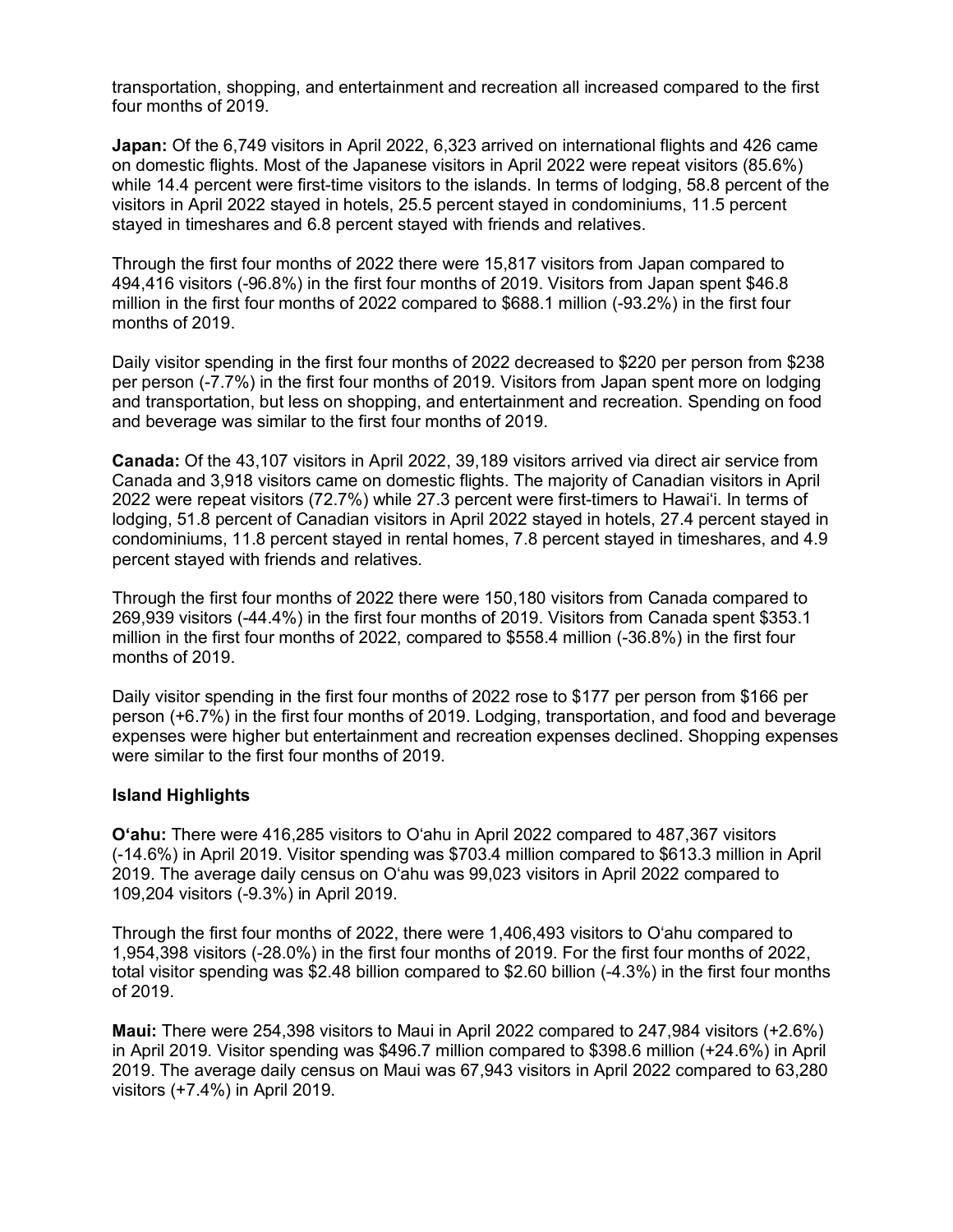Through the first four months of 2022, there were 870,445 visitors to Maui compared to 974,943 visitors (-10.7%) in the first four months of 2019. For the first four months of 2022, total visitor spending was \$1.78 billion compared to \$1.73 billion (+3.1%) in the first four months of 2019.

**Kaua'i:** There were 115,578 visitors to Kaua'i in April 2022 compared to 106,181 visitors (+8.9%) in April 2019. Visitor spending was \$176.3 million compared to \$135.8 million (+29.8%) in April 2019. The average daily census on Kaua'i was 29,438 visitors in April 2022, up from 25,330 visitors (+16.2%) in April 2019.

Through the first four months of 2022, there were 395,379 visitors to Kaua'i compared to 439,643 visitors (-10.1%) in the first four months of 2019. For the first four months of 2022, total visitor spending was \$646.6 million compared to \$617.7 million (+4.7%) in the first four months of 2019.

**Hawai'i Island:** There were 140,302 visitors to Hawai'i Island in April 2022 compared to 130,224 visitors (+7.7%) in April 2019. Visitor spending was \$199.3 million compared to \$149.1 million (+33.7%) in April 2019. The average daily census on Hawai'i Island was 37,356 visitors in April 2022 compared to 30,444 visitors (+22.7%) in April 2019.

Through the first four months of 2022, there were 515,333 visitors to Hawai'i Island, compared to 577,101 visitors (-10.7%) in the first four months of 2019. For the first four months of 2022, total visitor spending was \$851.3 million compared to \$795.5 million (+7%) in the first four months of 2019.

#### **Flights and Air Seats to Hawai'i**

**U.S. West:** There were 4,221 scheduled flights with 841,373 seats in April 2022 compared to 3,414 flights with 685,818 seats in April 2019.

There was reduced service from Anchorage (5,335, -11.7%), Denver (26,255, -17.9%), Portland (33,957, -13.9%) and San Francisco (117,406, -3.7%). Offsetting these reductions was increased service from Las Vegas (43,176 +91.7%), Long Beach (21,462 +278.5%), Los Angeles (225,616 +6.4%), Oakland (53,557 +5.6%), Phoenix (53,454, +88.4%), Sacramento (29,396 +60.8%), Salt Lake City (14,685, +144.9%), San Diego (54,124, +91.1%), San Jose (57,496, +114.5%), and Seattle (96,004 +10.6%). Recently added service from Ontario, California (+5,670 seats, started March 2021) and Santa Ana, California (+3,780 seats, started June 2021) also contributed to the growth in flights and seats in April 2022 compared to April 2019.

**U.S. East:** There were 394 scheduled flights with 109,632 seats in April 2022 compared to 318 flights with 91,741 seats in April 2019.

There was reduced service from Boston (5,004, -10%), Chicago (18,322, -0.6%) and Houston (8,280, -24.2%). Offsetting these reductions was increased service from Atlanta (8,691, +17.8%), Dallas (32,727, +17.5%), Minneapolis (7,032, +34.9%), Newark (9,966, +38.4%) and Washington D.C. (4,320, +404.7%). Recently added service from Austin, Texas (+3,336, started April 2021) and Orlando, Florida (+3,614, started March 2021) also contributed to the growth in flights and seats in April 2022 compared to April 2019.

**Japan:** There were 87 scheduled flights with 20,263 seats in April 2022 compared to 634 scheduled flights with 158,756 seats in April 2019.

In April 2022, there was reduced service from Osaka (1,112, -96.9%), Tokyo-Haneda (6,104, -74.6%) and Tokyo-Narita (13,047, -83.3%) compared to April 2019. There was no service from Fukuoka (-4,972), Nagoya (-12,142), and Sapporo (-3,336) during the month.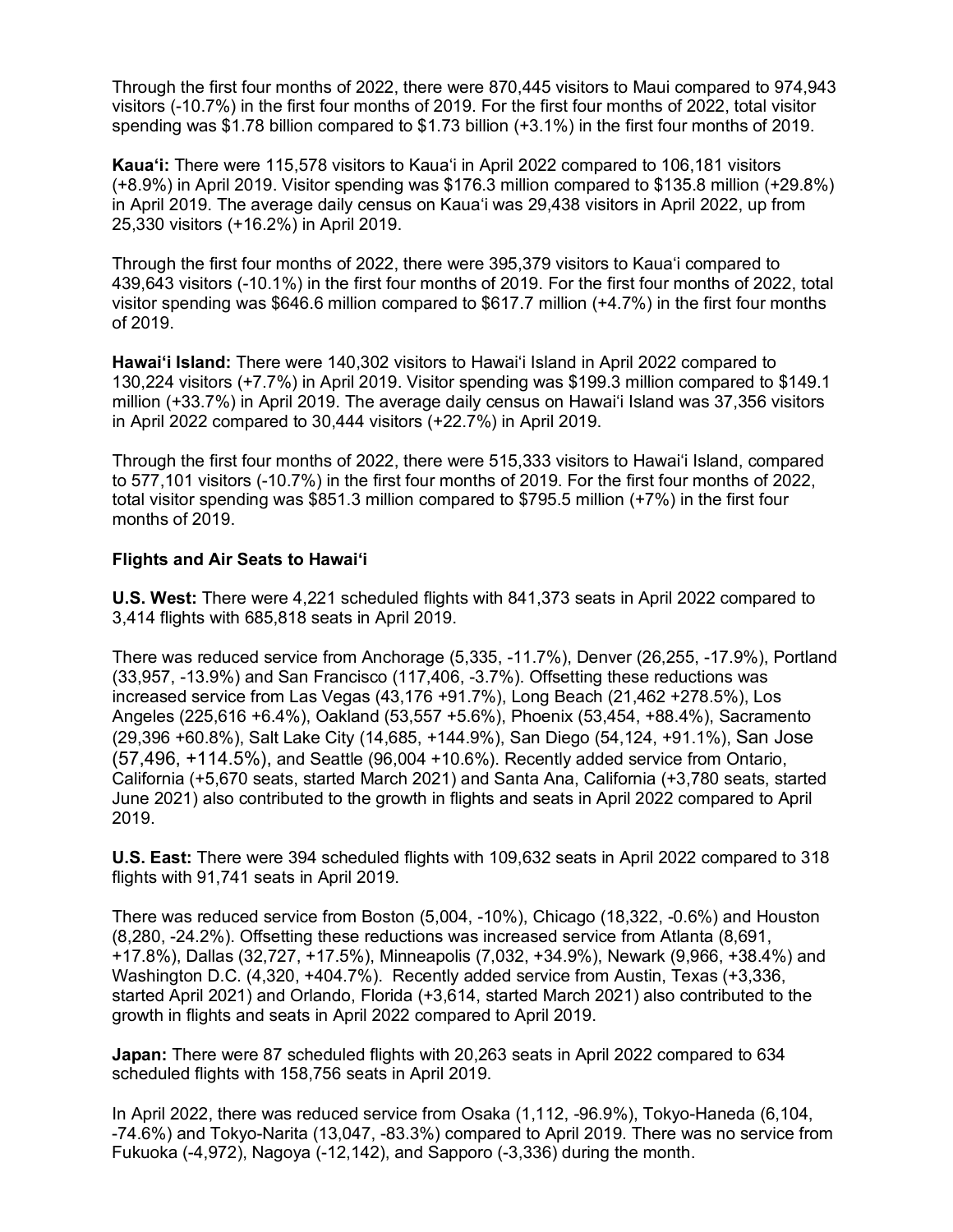**Canada:** There were 298 scheduled flights with 62,649 seats in April 2022 compared to 280 scheduled flights with 58,428 seats in April 2019.

In April 2022, there was increased service from Calgary (16,205, +73.3%) and Toronto (5,619, +149.8%). There was reduced service from Edmonton (696, -62.1%) and Vancouver (-40,129, -10.8%).

# **Oceania:**

- **Australia:** There were 64 scheduled flights with 19,350 seats from Melbourne (2,345 seats) and Sydney (17,005) in April 2022. In April 2019, there were 98 scheduled flights with 30,944 seats with service from Brisbane (3,614 seats), Melbourne (4,020) and Sydney (23,310).
- **New Zealand:** Direct flights from New Zealand continued to be suspended in April 2022. There were 41 scheduled flights with 11,890 seats in April 2019.

# **Other Asia:**

- **China:** There have been no direct flights from China to Hawai'i since service ended in early February 2020. In comparison, there were 38 scheduled flights with 10,409 seats in April 2019 with service from Beijing (3,109) and Shanghai (7,300).
- **Korea:** There were 42 scheduled flights with 13,066 seats from Seoul in April 2022 compared to 73 flights with 22,951 seats in April 2019.
- **Taiwan:** Direct air service from Taipei has been suspended since April 2020. There were eight scheduled flights with 2,448 seats in April 2019.

## **Other Markets:**

- **Guam:** There were 30 scheduled flights with 10,500 seats from Guam in April 2022 compared to 30 flights with 10,920 seats in April 2019.
- **Philippines:** There were 13 scheduled flights with 4,017 seats from Manila in April 2022 compared to 21 flights with 6,079 seats in April 2019.
- **Samoa:** Direct air service from Apia continued to be suspended in April 2022. There were four flights with 656 seats in April 2019.
- **Kiribati:** Direct air service from Christmas Island continued to be suspended in April 2022. There were four flights with 572 seats in April 2019.
- **Marshall Islands:** There was no direct air service from Majuro in April 2022. There were 17 flights with 2,782 seats in April 2019.
- **Fiji:** There were 3 scheduled flights with 492 seats from Nadi in April 2022 compared to four flights with 656 seats in April 2019.
- **American Samoa:** There were two flights with 556 seats from Pago Pago in April 2022. There were nine flights with 2,502 seats in April 2019.
- **French Polynesia:** There were five flights with 1,390 seats from Papeete in April 2022. There were four flights with 1,112 seats in April 2019.

In the first four months of 2022, there were 20,171 trans-Pacific flights and 4,223,132 seats compared to 20,245 flights and 4,449,480 seats in the first four months of 2019.

## **Cruise Ship Visitors**

In April 2022, 8,656 visitors came to the islands aboard five out-of-state cruise ships. Additionally, 4,395 visitors flew to the state to board the Hawai'i home-ported cruise ship, Pride of America, which resumed inter-island tours on April 9, 2022.

In April 2019, 24,787 visitors arrived on ten out-of-state cruise ships and another 11,899 visitors came by air to board the Hawai'i home-ported cruise ship.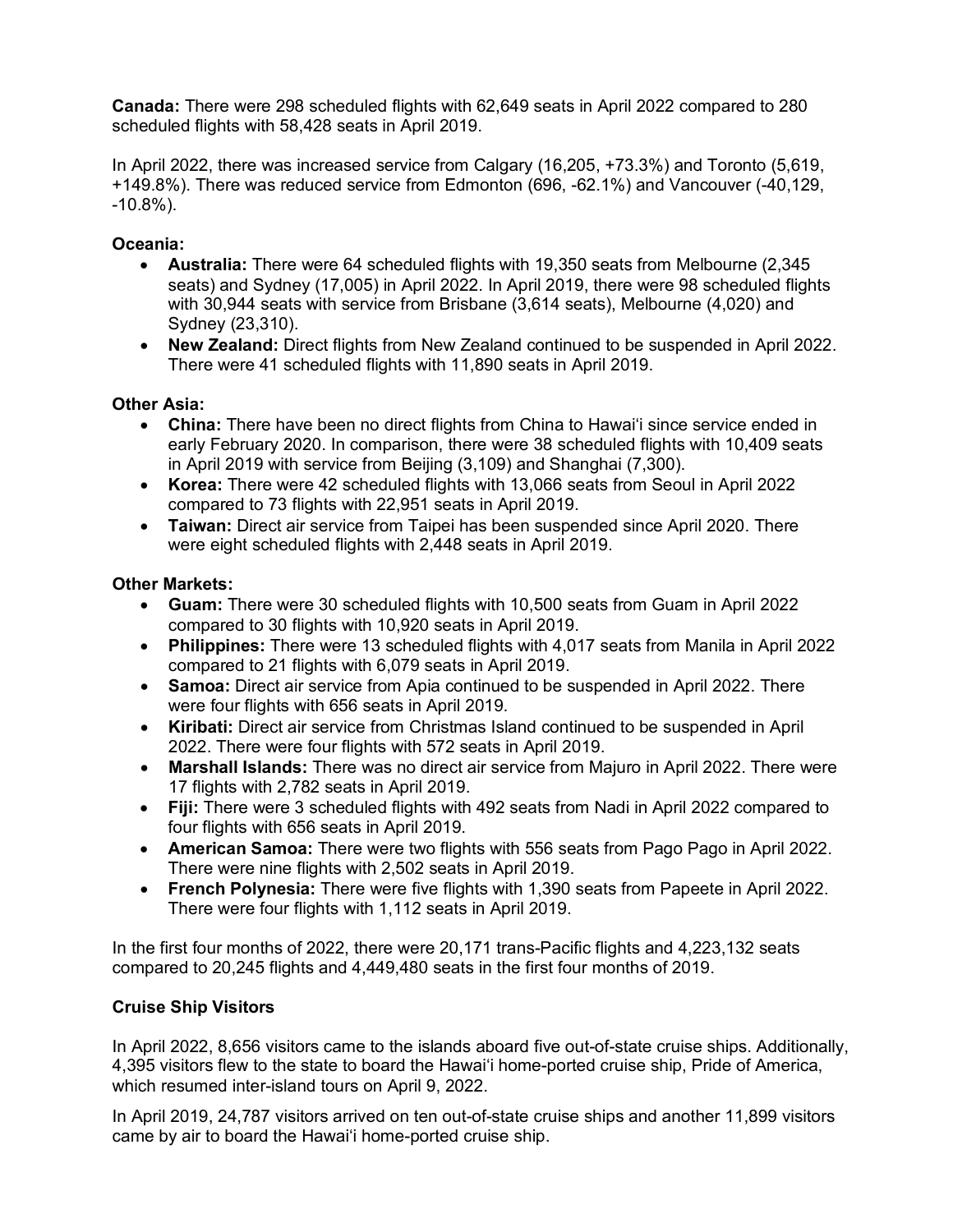For the first four months of 2022, 25,832 visitors entered the state via 18 out-of-state cruise ships and 4,395 visitors came by air to board the Hawai'i home-ported cruise ship. In the first four months of 2019, 64,959 visitors came to Hawai'i by way of 31 out-of-state cruise ships and 42,240 visitors flew to Hawai'i and boarded the Hawai'i home-ported cruise ship.

## **Statement by DBEDT Director Mike McCartney:**

The month of April brought the highest recovery rate of visitor spending and arrivals since February 2020. It was also the  $12<sup>th</sup>$  consecutive month in which visitor arrivals from the continental U.S. surpassed the same month's level in 2019. Daily spending by U.S. visitors increased by 24.5 percent, which supported our communities, businesses and state tax revenues.

In the next few months, we anticipate and are planning for the return of Japanese visitors. The increase of tour groups from Japan will allow us to continue our pivot towards educating all visitors about Hawai'i's culture and manage our state's resources so they can continue to remain healthy.

Factors playing into travelers' decisions on where to visit include competition from other destinations worldwide, inflation and currency exchange challenges, fuel prices, labor and supply chain issues, and competitive service and quality levels. To stay relevant and keep Hawai'i top of mind, it is vital to mālama our home so that it is a place where we want to live and others want to visit.

Continuing to remain vigilant by protecting ourselves and our communities from COVID as the case counts continue to rise is paramount. If we work towards a regenerative (next level of sustainability) stewardship (having the privilege of taking care of Hawai'i) model, together we can achieve healthy and vibrant communities, businesses and industries that support an enviable living in Hawai'i.

## **Statement by HTA President and CEO John De Fries:**

Several international destinations across the globe remained inaccessible to U.S. travelers in the month of April, and Hawai'i continued to be a preferred destination for many of those travelers from the U.S. West and U.S. East markets. As we move into the summer months, we are anticipating a more robust recovery of our international markets, especially Japan.

HTA continues to work directly with communities across Hawaiʻi to implement the Destination Management Action Plans, and with our industry partners to reach visitors with educational messages before and after they arrive.

As tourism's recovery continues to fuel our local economy, HTA is guided by the overarching principle of Mālama Ku'u Home – to care for our beloved home. Remember, the cultural value of mālama signifies our kamaʻāina way of life, and a community-wide call to action that will enhance the quality of living in Hawai'i for generations to come.

# # #

**Media Contacts:** 

Jennifer Chun Director of Tourism Research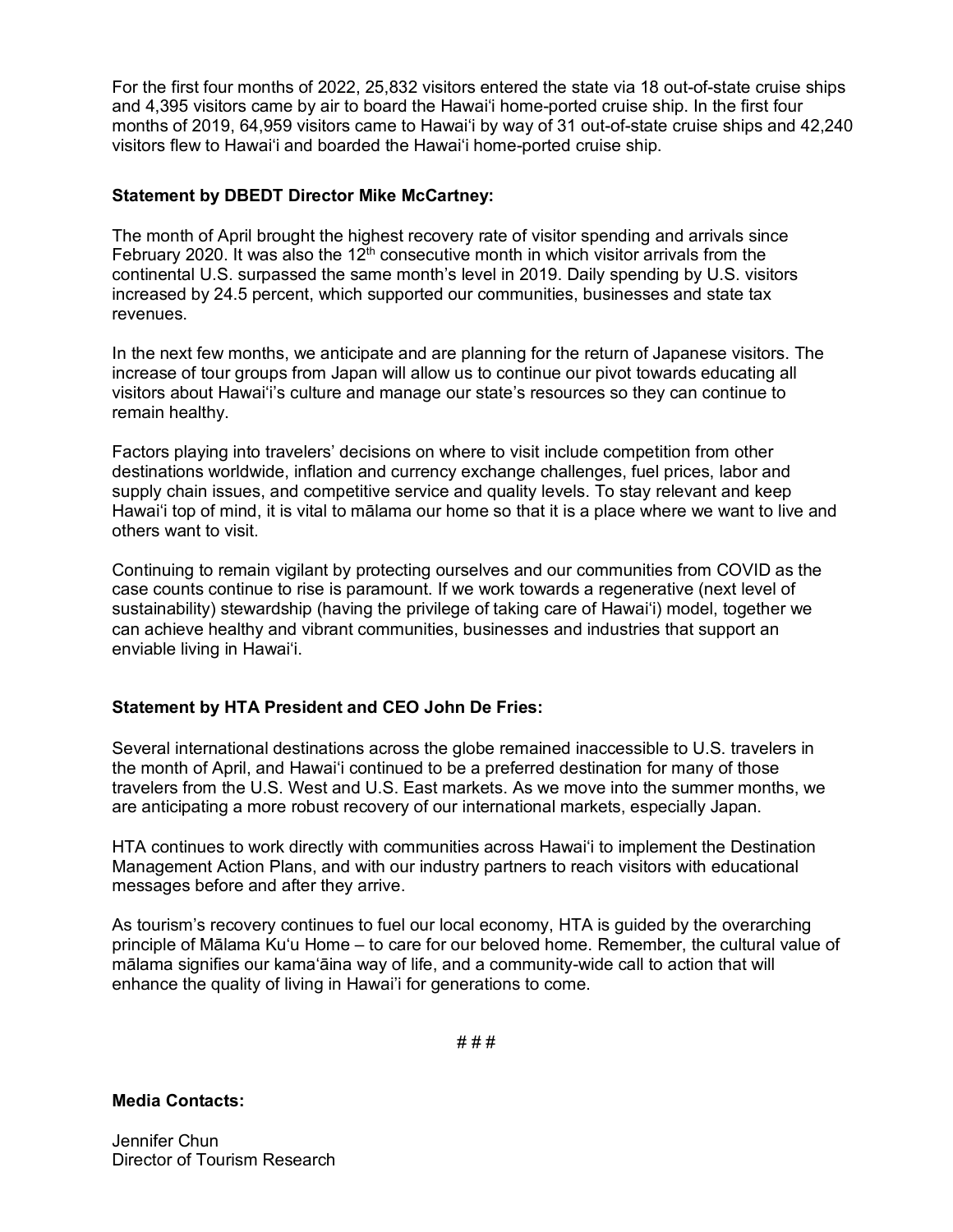Department of Business, Economic Development & Tourism (808) 973-9446 [Jennifer.e.chun@h](mailto:Jennifer.e.chun@)awaii.gov

Charlene Chan Department of Business, Economic Development & Tourism (808) 824-0134 [charlene.l.chan@hawaii.gov](mailto:charlene.l.chan@hawaii.gov)  [http://dbedt.hawaii.gov](http://dbedt.hawaii.gov/)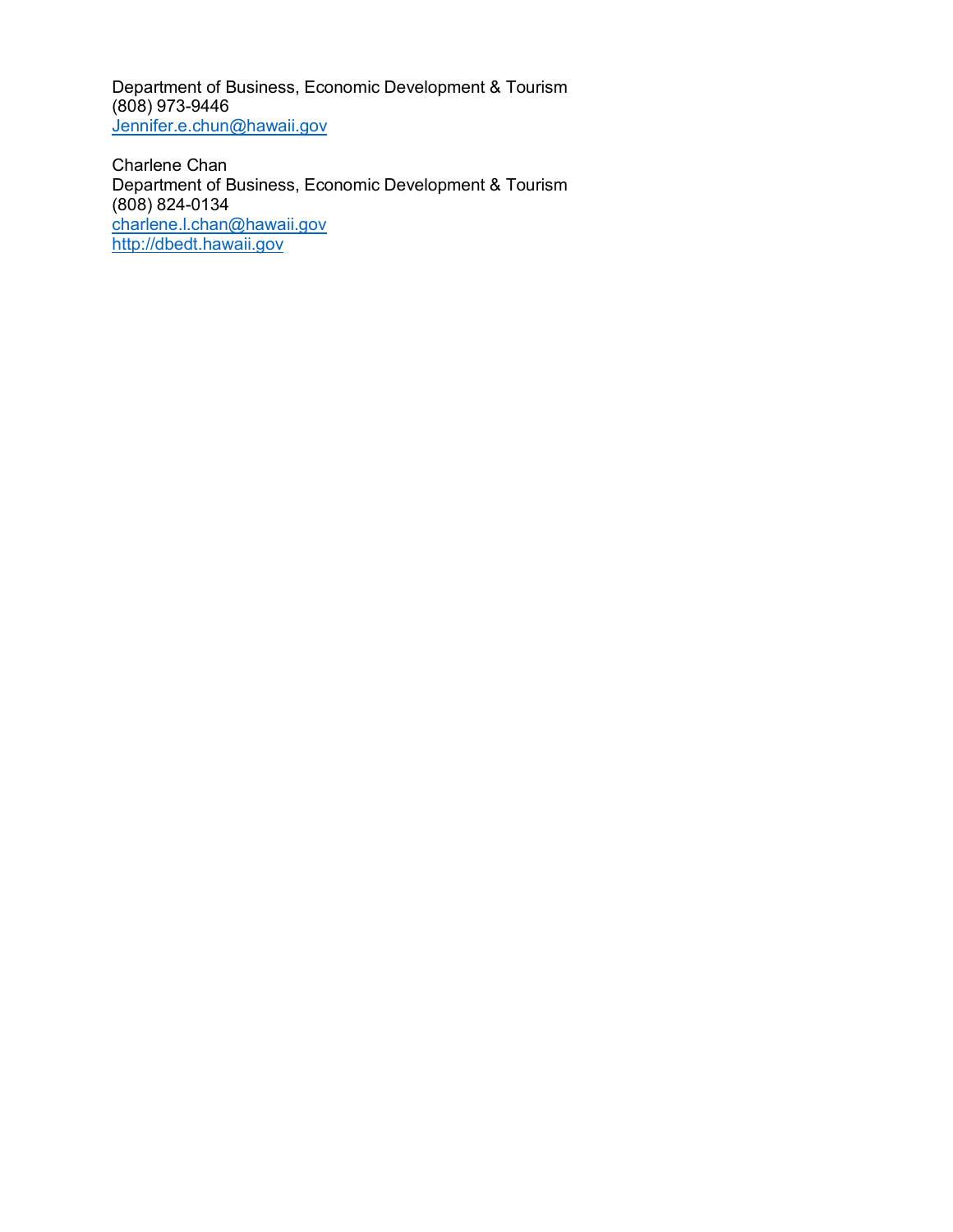#### **APRIL 2022 ARRIVALS AT A GLANCE**

| TOTAL EXPENDITUREs in \$mil.)                              | 2022P              | 2021P                | % change        | 2022PYTD           | 2021PYTD             | % change              |
|------------------------------------------------------------|--------------------|----------------------|-----------------|--------------------|----------------------|-----------------------|
| TOTAL EXPENDITUREs in \$mil.)                              | 1,595.3            | 837.2                | 90.6            | 5,828.8            | 2,399.1              | 143.0                 |
| Total by air                                               | 1,592.2            | 837.2                | 90.2            | 5,820.1            | 2,399.1              | 142.6                 |
| U.S. Total                                                 | 1,363.8            | 806.9                | 69.0            | 5,076.5            | 2,293.3              | 121.4                 |
| U.S. West                                                  | 940.9              | 573.2                | 64.1            | 3,180.2            | 1,555.9              | 104.4                 |
| U.S. East                                                  | 422.9              | 233.7                | 81.0            | 1,896.3            | 737.5                | 157.1                 |
| Japan                                                      | 15.3               | 4.5                  | 238.3           | 46.8               | 15.5                 | 202.5                 |
| Canada                                                     | 88.8               | 1.9                  | 4,676.3         | 353.1              | 20.1                 | 1,652.7               |
| All Others<br>Visitor arrivals by cruise ships             | 124.3              | 23.9<br>0.0          | 420.5           | 343.7              | 70.1                 | 390.5                 |
|                                                            | 3.1<br>7,105,062   | 4,541,594            | N/A<br>56.4     | 8.7<br>26,313,938  | 0.0<br>13,847,827    | N/A<br>90.0           |
| TOTAL VISITOR DAYS<br>Total by air                         | 7,061,930          | 4,541,594            | 55.5            | 26,193,026         | 13,847,827           | 89.1                  |
| U.S. Total                                                 | 5,958,567          | 4,388,586            | 35.8            | 22,307,796         | 13,261,460           | 68.2                  |
| U.S. West                                                  | 4,210,326          | 3,215,623            | 30.9            | 14,361,252         | 9,178,963            | 56.5                  |
| U.S. East                                                  | 1,748,241          | 1,172,963            | 49.0            | 7,946,544          | 4,082,497            | 94.6                  |
| Japan                                                      | 66,371             | 21,184               | 213.3           | 212,723            | 74,367               | 186.0                 |
| Canada                                                     | 489,295            | 12,292               | 3,880.6         | 1,991,678          | 121,866              | 1,534.3               |
| All Others                                                 | 547,697            | 119,532              | 358.2           | 1,680,829          | 390,134              | 330.8                 |
| Visitor arrivals by cruise ships                           | 43,132             | 0                    | N/A             | 120,913            | 0                    | <b>N/A</b>            |
| <b>VISITOR ARRIVALS</b>                                    | 818,268            | 484,071              | 69.0            | 2,812,030          | 1,331,115            | 111.3                 |
| Total by air                                               | 809,612            | 484,071              | 67.3            | 2,786,198          | 1,331,115            | 109.3                 |
| U.S. Total                                                 | 703,746            | 471,336              | 49.3            | 2,463,763          | 1,292,183            | 90.7                  |
| U.S. West                                                  | 514,878            | 352,147              | 46.2            | 1,670,887          | 925,145              | 80.6                  |
| U.S. East                                                  | 188,868            | 119,189              | 58.5            | 792,876            | 367,038              | 116.0                 |
| Japan                                                      | 6,749              | 1,367                | 393.6           | 15,817             | 4,277                | 269.8                 |
| Canada                                                     | 43,107             | 527                  | 8,083.1         | 150,180            | 4,243                | 3,439.5               |
| All Others                                                 | 56,010             | 10,842               | 416.6           | 156,438            | 30,412               | 414.4                 |
| Visitor arrivals by cruise ships                           | 8,656              | 0                    | N/A             | 25,832             | 0                    | <b>N/A</b>            |
| AVERAGE DAILY CENSUS                                       | 236,835            | 151,386              | 56.4            | 219,283            | 115,399              | 90.0                  |
| Total by air                                               | 235,398            | 151,386              | 55.5            | 218,275            | 115,399              | 89.1                  |
| U.S. Total                                                 | 198,619            | 146,286              | 35.8            | 185,898            | 110,512              | 68.2                  |
| U.S. West                                                  | 140,344            | 107,187              | 30.9            | 119,677            | 76,491               | 56.5                  |
| U.S. East                                                  | 58,275             | 39,099               | 49.0            | 66,221             | 34,021               | 94.6                  |
| Japan                                                      | 2,212              | 706                  | 213.3           | 1,773              | 620                  | 186.0                 |
| Canada                                                     | 16,310             | 410                  | 3,880.6         | 16,597             | 1,016                | 1,534.3               |
| All Others                                                 | 18,257             | 3,984<br>$\mathbf 0$ | 358.2           | 14,007             | 3,251<br>$\mathbf 0$ | 330.8                 |
| Visitor arrivals by cruise ships<br>AVERAGE LENGTH OF STAY | 1,438<br>8.68      | 9.38                 | N/A<br>$-7.5$   | 1,008<br>9.36      | 10.40                | <b>N/A</b><br>$-10.1$ |
| Total by air                                               | 8.72               | 9.38                 | $-7.0$          | 9.40               | 10.40                | $-9.6$                |
| U.S. Total                                                 | 8.47               | 9.31                 | $-9.1$          | 9.05               | 10.26                | $-11.8$               |
| U.S. West                                                  | 8.18               | 9.13                 | $-10.4$         | 8.59               | 9.92                 | $-13.4$               |
| U.S. East                                                  | 9.26               | 9.84                 | $-5.9$          | 10.02              | 11.12                | $-9.9$                |
| Japan                                                      | 9.83               | 15.49                | $-36.5$         | 13.45              | 17.39                | $-22.6$               |
| Canada                                                     | 11.35              | 23.33                | $-51.4$         | 13.26              | 28.72                | $-53.8$               |
| All Others                                                 | 9.78               | 11.03                | $-11.3$         | 10.74              | 12.83                | $-16.2$               |
| Visitor arrivals by cruise ships                           | 4.98               | 0.00                 | <b>N/A</b>      | 4.68               | 0.00                 | <b>N/A</b>            |
| PER PERSON PER DAY SPENDING (\$)                           | 224.5              | 184.3                | 21.8            | 221.5              | 173.2                | 27.9                  |
| Total by air                                               | 225.5              | 184.3                | 22.3            | 222.2              | 173.2                | 28.3                  |
| U.S. Total                                                 | 228.9              | 183.9                | 24.5            | 227.6              | 172.9                | 31.6                  |
| U.S. West                                                  | 223.5              | 178.3                | 25.4            | 221.4              | 169.5                | 30.6                  |
| U.S. East                                                  | 241.9              | 199.2                | 21.4            | 238.6              | 180.6                | 32.1                  |
| Japan                                                      | 230.9              | 213.9                | 8.0             | 220.1              | 208.1                | 5.8                   |
| Canada                                                     | 181.5              | 151.3                | 20.0            | 177.3              | 165.3                | 7.2                   |
| All Others                                                 | 226.9              | 199.7                | 13.6            | 204.5              | 179.6                | 13.8                  |
| Visitor arrivals by cruise ships                           | 71.9               | 0.0                  | <b>N/A</b>      | 72.1               | 0.0                  | <b>N/A</b>            |
| PER PERSON PER TRIP SPENDING (\$)                          | 1,949.6            | 1,729.4              | 12.7            | 2,072.8            | 1,802.3              | 15.0                  |
| Total by air                                               | 1,966.6            | 1,729.4              | 13.7            | 2,088.9            | 1,802.3              | 15.9                  |
| U.S. Total                                                 | 1,937.9            | 1,711.9              | 13.2            | 2,060.5            | 1,774.8              | 16.1                  |
| U.S. West                                                  | 1,827.4            | 1,627.8              | 12.3            | 1,903.3            | 1,681.7              | 13.2                  |
| U.S. East                                                  | 2,239.1            | 1,960.6              | 14.2<br>$-31.5$ | 2,391.7            | 2,009.3<br>3,618.6   | 19.0<br>$-18.2$       |
| Japan<br>Canada                                            | 2,271.3<br>2,060.2 | 3,313.7<br>3,529.6   | $-41.6$         | 2,960.0<br>2,351.3 | 4,748.5              | $-50.5$               |
| All Others                                                 | 2,218.4            | 2,202.0              | 0.7             | 2,197.1            | 2,304.2              | $-4.7$                |
| Visitor arrivals by cruise ships                           | 358.3              | 0.0                  | <b>N/A</b>      | 337.4              | 0.0                  | N/A                   |
|                                                            |                    |                      |                 |                    |                      |                       |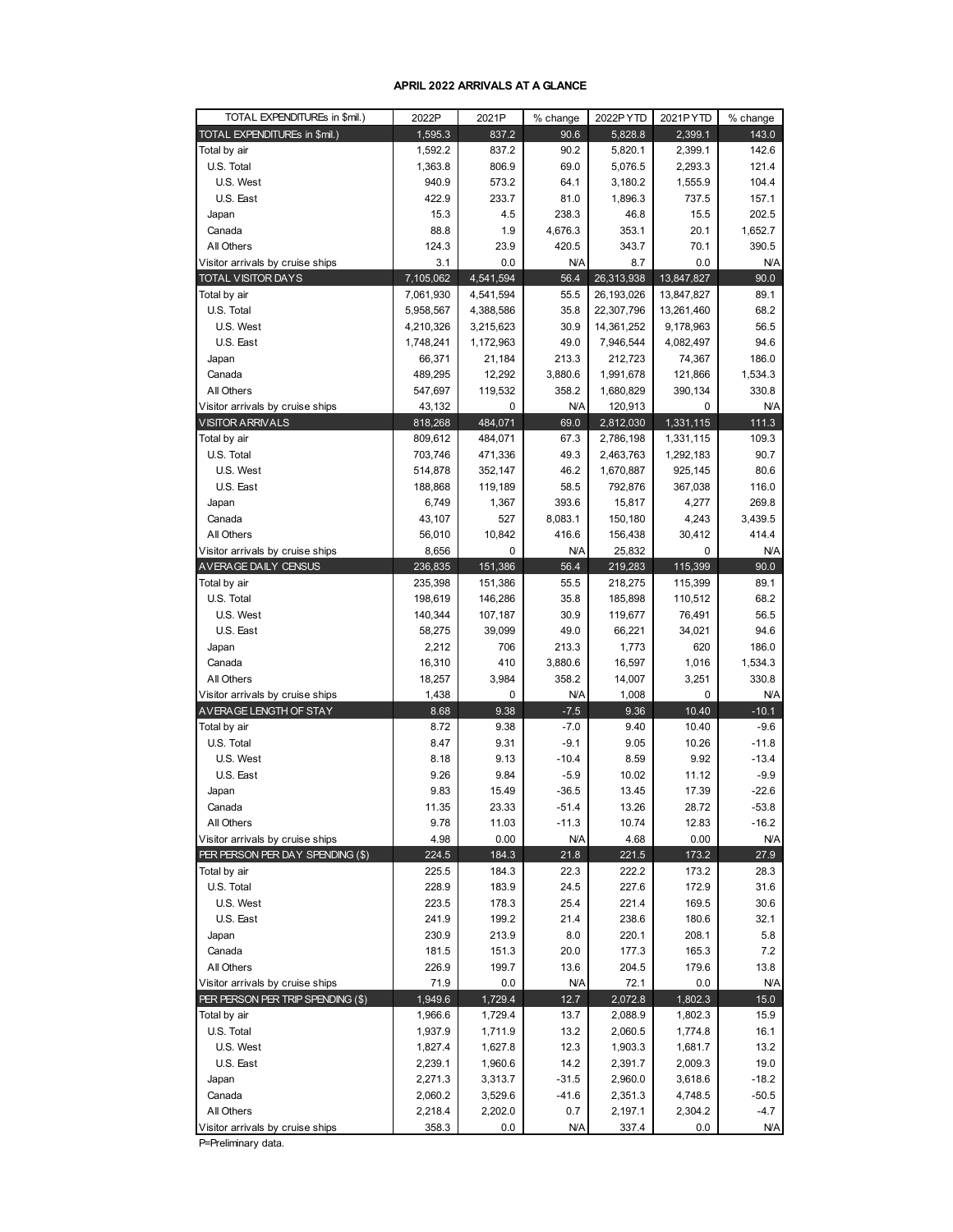#### **APRIL 2022 ARRIVALS AT A GLANCE (2022 vs. 2019)**

| TOTAL EXPENDITUREs in \$mil.)                               | 2022P             | 2019               | % change           | 2022PYTD               | 2019 YTD             | % change           |
|-------------------------------------------------------------|-------------------|--------------------|--------------------|------------------------|----------------------|--------------------|
| TOTAL EXPENDITUREs in \$mil.)                               | 1,595.3           | 1,318.1            | 21.0               | 5,828.8                | 5,812.1              | 0.3                |
| Total by air                                                | 1,592.2           | 1,307.9            | 21.7               | 5,820.1                | 5,789.0              | 0.5                |
| U.S. Total                                                  | 1,363.8           | 833.8              | 63.6               | 5,076.5                | 3,707.2              | 36.9               |
| U.S. West                                                   | 940.9             | 547.0              | 72.0               | 3,180.2                | 2,181.5              | 45.8               |
| U.S. East                                                   | 422.9             | 286.8              | 47.5               | 1,896.3                | 1,525.7              | 24.3               |
| Japan                                                       | 15.3              | 164.0              | $-90.7$            | 46.8                   | 688.1                | $-93.2$            |
| Canada                                                      | 88.8              | 100.2              | $-11.3$            | 353.1                  | 558.4                | $-36.8$            |
| All Others                                                  | 124.3             | 210.0              | $-40.8$            | 343.7                  | 835.3                | $-58.9$            |
| Visitor arrivals by cruise ships                            | 3.1               | 10.1               | $-69.4$            | 8.7                    | 23.1                 | $-62.2$            |
| <b>TOTAL VISITOR DAYS</b>                                   | 7,105,062         | 7,008,490          | 1.4                | 26,313,938             | 29,812,910           | $-11.7$            |
| Total by air                                                | 7,061,930         | 6,885,015          | 2.6                | 26,193,026             | 29,521,788           | $-11.3$            |
| U.S. Total                                                  | 5,958,567         | 4,625,088          | 28.8               | 22,307,796             | 19,651,460           | 13.5               |
| U.S. West                                                   | 4,210,326         | 3,191,328          | 31.9               | 14,361,252             | 12,290,140           | 16.9               |
| U.S. East                                                   | 1,748,241         | 1,433,760          | 21.9               | 7,946,544              | 7,361,321            | 7.9                |
| Japan                                                       | 66,371            | 701,124            | $-90.5$            | 212,723                | 2,886,779            | $-92.6$            |
| Canada                                                      | 489,295           | 651,790            | $-24.9$            | 1,991,678              | 3,362,088            | $-40.8$            |
| All Others                                                  | 547,697           | 907,012            | $-39.6$<br>$-65.1$ | 1,680,829              | 3,621,460            | $-53.6$            |
| Visitor arrivals by cruise ships<br><b>VISITOR ARRIVALS</b> | 43,132<br>818,268 | 123,475<br>849,397 | $-3.7$             | 120,913<br>2,812,030   | 291,123<br>3,376,675 | $-58.5$<br>$-16.7$ |
| Total by air                                                | 809,612           |                    | $-1.8$             |                        | 3,311,715            | $-15.9$            |
| U.S. Total                                                  | 703,746           | 824,610<br>547,688 | 28.5               | 2,786,198<br>2,463,763 | 2,164,304            | 13.8               |
| U.S. West                                                   | 514,878           | 388,573            | 32.5               | 1,670,887              | 1,417,512            | 17.9               |
| U.S. East                                                   | 188,868           | 159,115            | 18.7               | 792,876                | 746,793              | 6.2                |
| Japan                                                       | 6,749             | 119,487            | $-94.4$            | 15,817                 | 494,416              | $-96.8$            |
| Canada                                                      | 43,107            | 56,749             | $-24.0$            | 150,180                | 269,939              | $-44.4$            |
| All Others                                                  | 56,010            | 100,686            | $-44.4$            | 156,438                | 383,056              | $-59.2$            |
| Visitor arrivals by cruise ships                            | 8,656             | 24,787             | $-65.1$            | 25,832                 | 64,959               | $-60.2$            |
| AVERAGE DAILY CENSUS                                        | 236,835           | 233,616            | 1.4                | 219,283                | 248,441              | $-11.7$            |
| Total by air                                                | 235,398           | 229,500            | 2.6                | 218,275                | 246,015              | $-11.3$            |
| U.S. Total                                                  | 198,619           | 154,170            | 28.8               | 185,898                | 163,762              | 13.5               |
| U.S. West                                                   | 140,344           | 106,378            | 31.9               | 119,677                | 102,418              | 16.9               |
| U.S. East                                                   | 58,275            | 47,792             | 21.9               | 66,221                 | 61,344               | 7.9                |
| Japan                                                       | 2,212             | 23,371             | $-90.5$            | 1,773                  | 24,056               | $-92.6$            |
| Canada                                                      | 16,310            | 21,726             | $-24.9$            | 16,597                 | 28,017               | $-40.8$            |
| All Others                                                  | 18,257            | 30,234             | $-39.6$            | 14,007                 | 30,179               | $-53.6$            |
| Visitor arrivals by cruise ships                            | 1,438             | 4,116              | $-65.1$            | 1,008                  | 2,426                | $-58.5$            |
| AVERAGE LENGTH OF STAY                                      | 8.68              | 8.25               | 5.2                | 9.36                   | 8.83                 | 6.0                |
| Total by air                                                | 8.72              | 8.35               | 4.5                | 9.40                   | 8.91                 | 5.5                |
| U.S. Total                                                  | 8.47              | 8.44               | 0.3                | 9.05                   | 9.08                 | $-0.3$             |
| U.S. West                                                   | 8.18              | 8.21               | $-0.4$             | 8.59                   | 8.67                 | $-0.9$             |
| U.S. East                                                   | 9.26              | 9.01               | 2.7                | 10.02                  | 9.86                 | 1.7                |
| Japan                                                       | 9.83              | 5.87               | 67.6               | 13.45                  | 5.84                 | 130.3              |
| Canada                                                      | 11.35             | 11.49              | $-1.2$             | 13.26                  | 12.45                | 6.5                |
| All Others<br>Visitor arrivals by cruise ships              | 9.78              | 9.01               | 8.5                | 10.74                  | 9.45<br>4.48         | 13.6<br>4.4        |
| PER PERSON PER DAY SPENDING (\$)                            | 4.98<br>224.5     | 4.98<br>188.1      | 0.0<br>19.4        | 4.68<br>221.5          | 195.0                | 13.6               |
| Total by air                                                | 225.5             | 190.0              | 18.7               | 222.2                  | 196.1                | 13.3               |
| U.S. Total                                                  | 228.9             | 180.3              | 27.0               | 227.6                  | 188.6                | 20.6               |
| U.S. West                                                   | 223.5             | 171.4              | 30.4               | 221.4                  | 177.5                | 24.8               |
| U.S. East                                                   | 241.9             | 200.0              | 20.9               | 238.6                  | 207.3                | 15.1               |
| Japan                                                       | 230.9             | 233.9              | $-1.3$             | 220.1                  | 238.3                | $-7.7$             |
| Canada                                                      | 181.5             | 153.7              | 18.1               | 177.3                  | 166.1                | 6.7                |
| All Others                                                  | 226.9             | 231.5              | $-2.0$             | 204.5                  | 230.7                | $-11.3$            |
| Visitor arrivals by cruise ships                            | 71.9              | 82.1               | $-12.4$            | 72.1                   | 79.2                 | $-9.0$             |
| PER PERSON PER TRIP SPENDING (\$)                           | 1,949.6           | 1,551.8            | 25.6               | 2,072.8                | 1,721.2              | 20.4               |
| Total by air                                                | 1,966.6           | 1,586.1            | 24.0               | 2,088.9                | 1,748.0              | 19.5               |
| U.S. Total                                                  | 1,937.9           | 1,522.4            | 27.3               | 2,060.5                | 1,712.9              | 20.3               |
| U.S. West                                                   | 1,827.4           | 1,407.8            | 29.8               | 1,903.3                | 1,538.9              | 23.7               |
| U.S. East                                                   | 2,239.1           | 1,802.3            | 24.2               | 2,391.7                | 2,043.0              | 17.1               |
| Japan                                                       | 2,271.3           | 1,372.3            | 65.5               | 2,960.0                | 1,391.7              | 112.7              |
| Canada                                                      | 2,060.2           | 1,765.2            | 16.7               | 2,351.3                | 2,068.8              | 13.7               |
| All Others                                                  | 2,218.4           | 2,085.6            | 6.4                | 2,197.1                | 2,180.7              | 0.8                |
| Visitor arrivals by cruise ships                            | 358.3             | 409.0              | $-12.4$            | 337.4                  | 354.9                | -4.9               |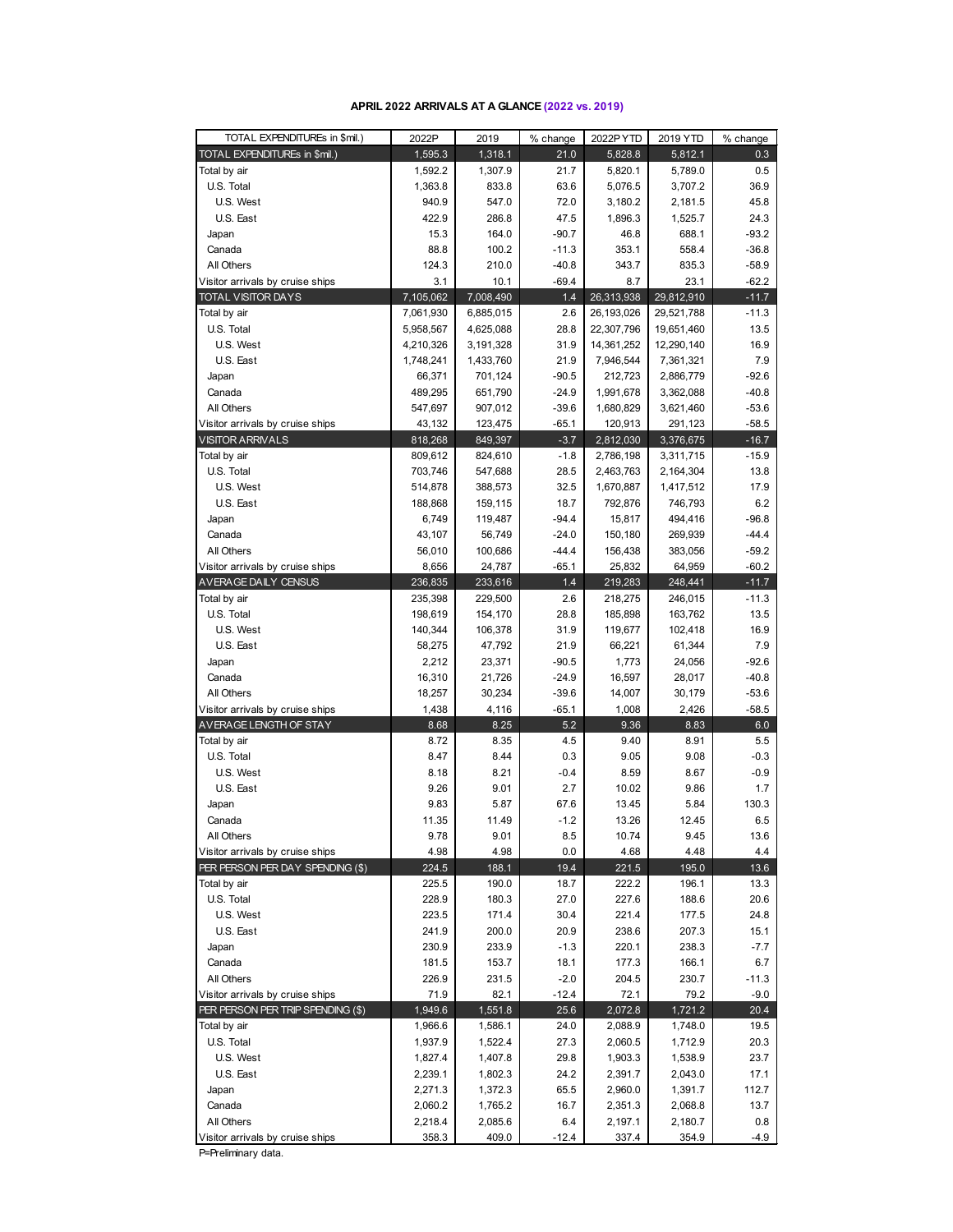#### **APRIL 2022 ISLAND HIGHLIGHTS**

| TOTAL EXPENDITUREs in \$mil.)     | 2022P              | 2021P              | % change        | 2022PYTD         | 2021PYTD           | % change        |
|-----------------------------------|--------------------|--------------------|-----------------|------------------|--------------------|-----------------|
| TOTAL EXPENDITUREs in \$mil.)     | 1,595.3            | 837.2              | 90.6            | 5,828.8          | 2,399.1            | 143.0           |
| Total by air                      | 1,592.2            | 837.2              | 90.2            | 5,820.1          | 2,399.1            | 142.6           |
| O'ahu                             | 703.4              | 359.5              | 95.6            | 2,483.0          | 1,022.6            | 142.8           |
| Maui                              | 496.7              | 283.3              | 75.3            | 1,782.7          | 807.0              | 120.9           |
| Moloka'i                          | 3.8                | 2.0                | 87.4            | 13.0             | 5.5                | 134.6           |
| Lāna'i                            | 12.6               | 6.4                | 97.4            | 43.5             | 18.1               | 140.3           |
| Kaua'i                            | 176.3              | 77.5               | 127.5           | 646.6            | 187.7              | 244.4           |
| Haw ai'i Island                   | 199.3              | 108.3              | 84.0            | 851.3            | 358.1              | 137.7           |
| Visitor arrivals by cruise ships  | 3.1                | 0.0                | N/A             | 8.7              | 0.0                | N/A             |
| <b>TOTAL VISITOR DAYS</b>         | 7,105,062          | 4,541,594          | 56.4            | 26,313,938       | 13,847,827         | 90.0            |
| Total by air                      | 7,061,930          | 4,541,594          | 55.5            | 26,193,026       | 13,847,827         | 89.1            |
| O'ahu                             | 2,970,692          | 1,807,825          | 64.3            | 10,688,639       | 5,628,463          | 89.9            |
| Maui                              | 2,038,293          | 1,537,923          | 32.5            | 7,524,840        | 4,772,377          | 57.7            |
| Moloka'i                          | 18,973             | 12,649             | 50.0            | 87,858           | 44,472             | 97.6            |
| Lāna'i                            | 30,157             | 18,357             | 64.3            | 96,610           | 49,255             | 96.1            |
| Kaua'i                            | 883,126            | 394,961            | 123.6           | 3,246,534        | 749,213            | 333.3           |
| Haw ai'i Island                   | 1,120,689          | 769,879            | 45.6            | 4,548,544        | 2,604,048          | 74.7            |
| Visitor arrivals by cruise ships  | 43,132             | 0                  | <b>N/A</b>      | 120,913          | 0                  | <b>N/A</b>      |
| <b>VISITOR ARRIVALS</b>           | 818,268            | 484,071            | 69.0            | 2,812,030        | 1,331,115          | 111.3           |
| Total by air                      | 809,612            | 484,071            | 67.3            | 2,786,198        | 1,331,115          | 109.3           |
| Oʻahu                             | 416,285            | 223,070            | 86.6            | 1,406,493        | 614,403            | 128.9           |
| Maui                              | 254,398            | 178,105            | 42.8            | 870,445          | 508,388            | 71.2            |
| Moloka'i                          | 3,693              | 1,588              | 132.5           | 13,186           | 5,066              | 160.3           |
| Lāna'i                            | 6,684              | 3,382              | 97.7            | 20,712           | 8,530              | 142.8           |
| Kaua'i                            | 115,578            | 41,905             | 175.8           | 395,379          | 68,374             | 478.3           |
| Haw ai'i Island                   | 140,302            | 81,952             | 71.2            | 515,333          | 245,485            | 109.9           |
| Visitor arrivals by cruise ships  | 8,656              | 0                  | N/A             | 25,832           | 0                  | <b>N/A</b>      |
| AVERAGE DAILY CENSUS              | 236,835            | 151,386            | 56.4            | 219,283          | 115,399            | 90.0            |
| Total by air                      | 235,398            | 151,386            | 55.5            | 218,275          | 115,399            | 89.1            |
| Oʻahu                             | 99,023             | 60,261             | 64.3            | 89,072           | 46,904             | 89.9            |
| Maui                              | 67,943             | 51,264             | 32.5            | 62,707           | 39,770             | 57.7            |
| Moloka'i                          | 632                | 422                | 50.0            | 732              | 371                | 97.6            |
| Lāna'i                            | 1,005              | 612                | 64.3            | 805              | 410                | 96.1            |
| Kauaʻi                            | 29,438             | 13,165             | 123.6           | 27,054           | 6,243              | 333.3           |
| Haw ai'i Island                   | 37,356             | 25,663             | 45.6            | 37,905           | 21,700             | 74.7            |
| Visitor arrivals by cruise ships  | 1,438              | 0                  | <b>N/A</b>      | 1,008            | 0                  | <b>N/A</b>      |
| AVERAGE LENGTH OF STAY            | 8.68               | 9.38               | $-7.5$          | 9.36             | 10.40              | $-10.1$         |
| Total by air                      | 8.72               | 9.38               | $-7.0$          | 9.40             | 10.40              | $-9.6$          |
| O'ahu                             | 7.14               | 8.10               | $-11.9$         | 7.60             | 9.16               | $-17.0$         |
| Maui                              | 8.01               | 8.63               | $-7.2$          | 8.64             | 9.39               | $-7.9$          |
| Moloka'i                          | 5.14               | 7.96               | $-35.5$         | 6.66             | 8.78               | $-24.1$         |
| Lāna'i                            | 4.51               | 5.43               | $-16.9$         | 4.66             | 5.77               | $-19.2$         |
| Kauaʻi                            | 7.64               | 9.43               | $-18.9$         | 8.21             | 10.96              | $-25.1$         |
| Haw ai'i Island                   | 7.99               | 9.39               | $-15.0$         | 8.83             | 10.61              | $-16.8$         |
| Visitor arrivals by cruise ships  | 4.98               | 0.00               | <b>N/A</b>      | 4.68             | 0.00               | <b>N/A</b>      |
| PER PERSON PER DAY SPENDING (\$)  | 224.5              | 184.3              | 21.8            | 221.5            | 173.2              | 27.9            |
| Total by air                      | 225.5              | 184.3              | 22.3            | 222.2            | 173.2              | 28.3            |
| Oʻahu                             | 236.8              | 198.9              | 19.1            | 232.3            | 181.7              | 27.9            |
| Maui                              | 243.7              | 184.2              | 32.3            | 236.9            | 169.1              | 40.1            |
| Moloka'i                          | 201.6              | 161.4              | 24.9            | 147.6            | 124.3              | 18.8            |
| Lānaʻi<br>Kauaʻi                  | 418.8<br>199.7     | 348.6<br>196.2     | 20.2<br>1.7     | 450.3<br>199.2   | 367.5<br>250.6     | 22.5<br>$-20.5$ |
| Haw ai'i Island                   | 177.9              | 140.7              | 26.4            | 187.2            | 137.5              | 36.1            |
| Visitor arrivals by cruise ships  | 71.9               | 0.0                | <b>N/A</b>      | 72.1             | 0.0                | N/A             |
|                                   |                    |                    |                 |                  |                    |                 |
| PER PERSON PER TRIP SPENDING (\$) | 1,949.6            | 1,729.4            | 12.7            | 2,072.8          | 1,802.3            | 15.0            |
| Total by air                      | 1,966.6            | 1,729.4            | 13.7            | 2,088.9          | 1,802.3            | 15.9            |
| O'ahu                             | 1,689.7            | 1,611.7            | 4.8             | 1,765.4          | 1,664.4            | 6.1<br>29.0     |
| Maui                              | 1,952.3            | 1,590.9            | 22.7<br>$-19.4$ | 2,048.0          | 1,587.3            | $-9.9$          |
| Moloka'i<br>Lāna'i                | 1,035.8<br>1,889.6 | 1,285.4<br>1,892.2 | $-0.1$          | 983.6<br>2,100.6 | 1,091.2<br>2,122.2 | $-1.0$          |
| Kaua'i                            | 1,525.6            | 1,849.6            | $-17.5$         | 1,635.5          | 2,745.8            | $-40.4$         |
| Haw ai'i Island                   | 1,420.6            | 1,321.9            | 7.5             | 1,651.9          | 1,458.7            | 13.2            |
| Visitor arrivals by cruise ships  | 358.3              | $0.0\,$            | N/A             | 337.4            | 0.0                | N/A             |
|                                   |                    |                    |                 |                  |                    |                 |